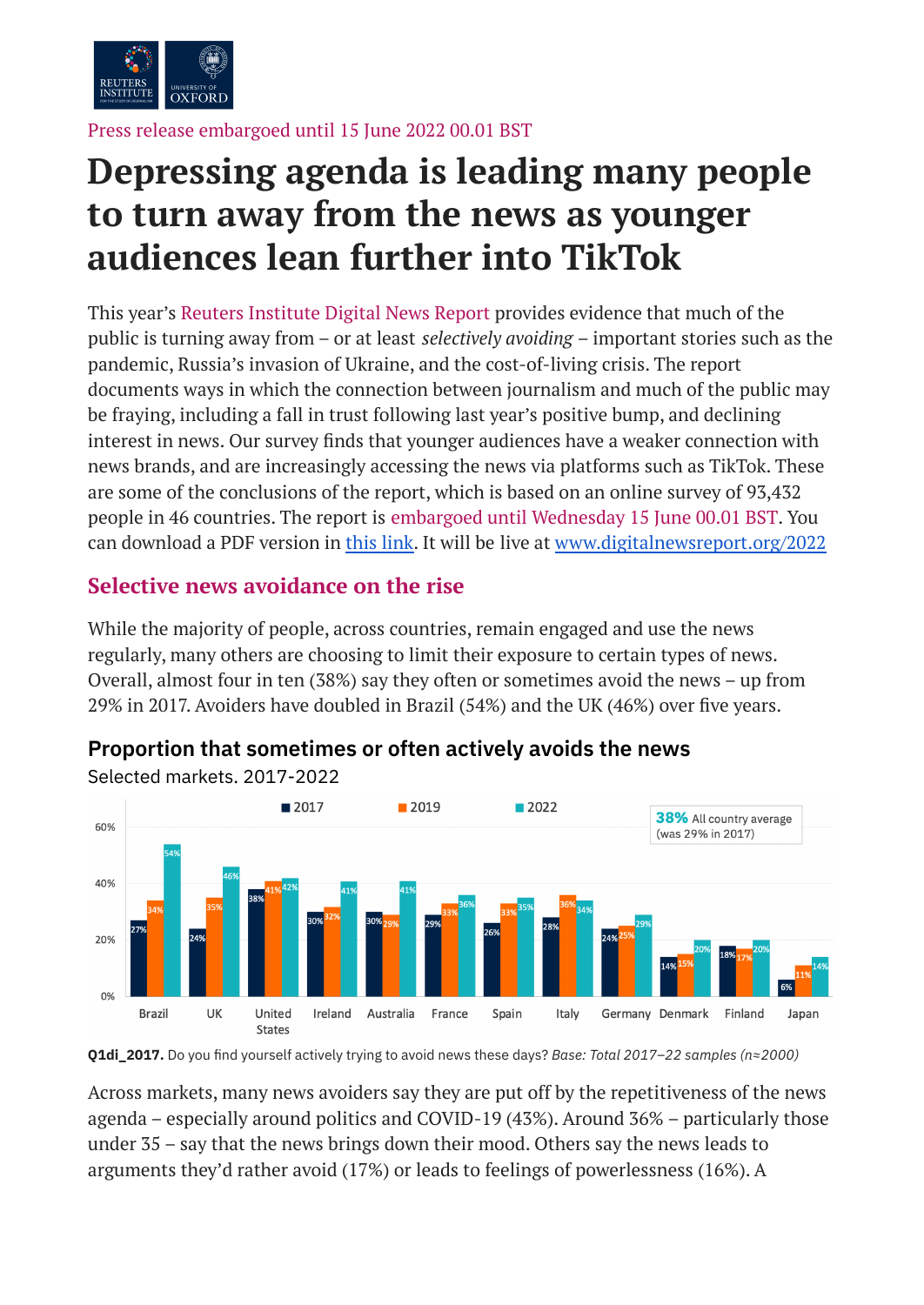significant proportion of younger people say they avoid news because it can be hard to follow, suggesting that the news media could do more to simplify language and explain complex stories. Although the survey took place before the war of Ukraine, subsequent polling in five countries showed that news avoidance has, if anything, increased further.

Lead author Nic Newman says:

*"These findings are particularly challenging for the news industry. Subjects that journalists consider most important, such as political crises, international conflicts and global pandemics, seem to be precisely the ones that are turning some people away."*

# **Trust falls back – after last year's bump**

Trust in news has fallen in almost half the countries in our survey, and risen in just seven, partly reversing the gains made at the pandemic. On average, 42% say they trust most news most of the time. Finland remains the country with the highest levels of overall trust (69%), while the US has the lowest score (26%, -3) of all 46 countries, along with Slovakia.



## **Proportion that trusts most news most of the time**

**Q6\_2016\_1.** Thinking about news in general, do you agree or disagree with the following statements? – I think you can trust most news most of the time. *Base: Total sample in each market (n ≈ 2000).*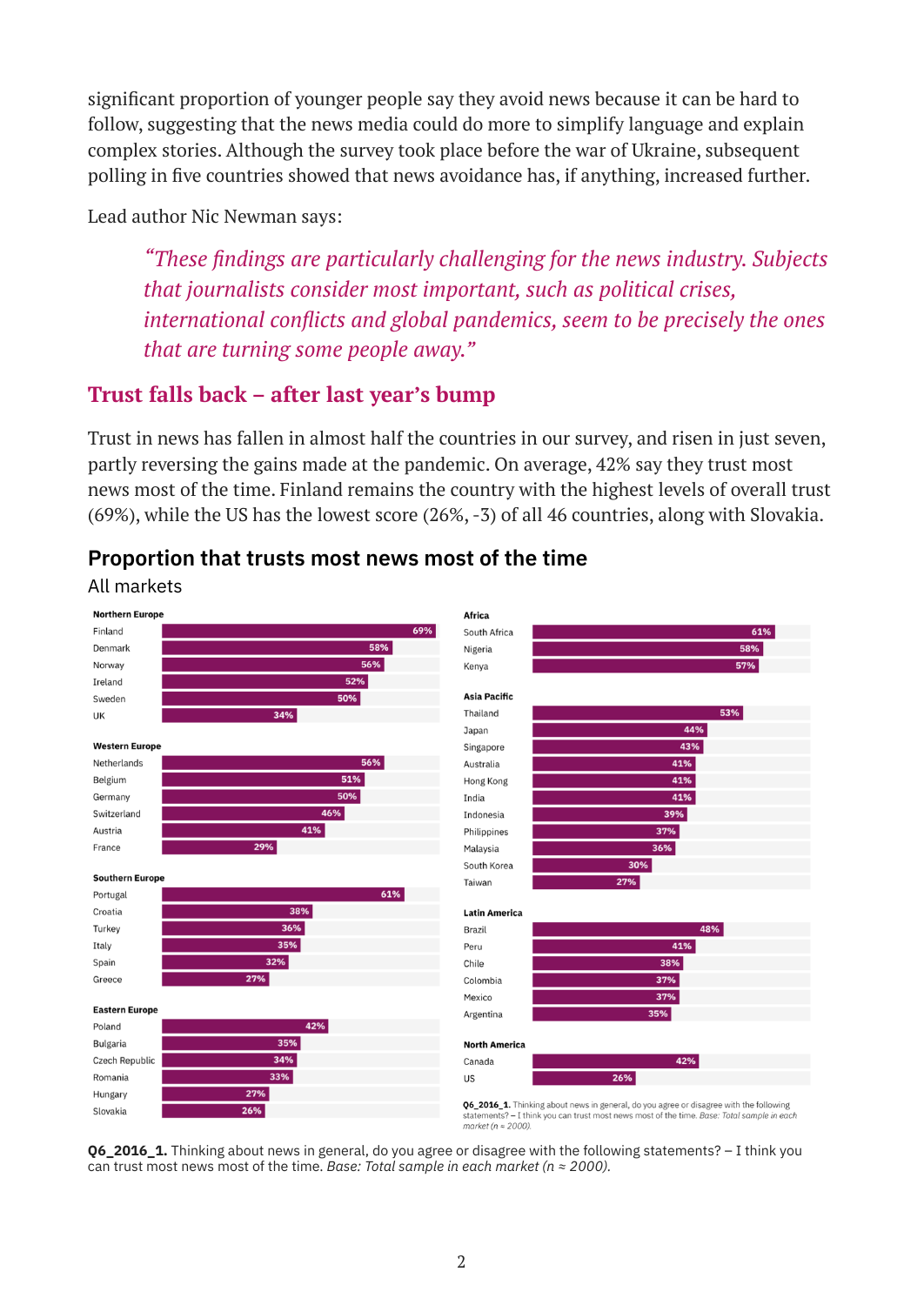## **Mixed picture over reader revenue**

Despite significant increases in the proportion paying for online news in a handful of richer countries such as Australia ( $+5$  points), Germany ( $+5$ ) and Sweden ( $+3$ ), there are signs that overall growth may be levelling off. Across a basket of 20 countries where payment is widespread, 17% paid for *any* online news, the same figure as last year. A large proportion of digital subscriptions go to a few national brands – reinforcing *winner-takes-most* dynamics. Just 5% of subscribers pay for a local title in the UK and 3% in Portugal, but the figure is much higher in Norway (53%) and Sweden (43%). Subscribers tend to be richer, older and better educated, and tend to pay for just one publication.

| Country                    | % of people<br>surveyed who pay<br>for any online news | Top national titles for digital subscriptions      | <b>Median number of</b><br>subscriptions | % of subscribers<br>aged under 30 | % of subscribers<br>who pay for local<br>titles | % of subscribers<br>who pay for foreign<br>titles |
|----------------------------|--------------------------------------------------------|----------------------------------------------------|------------------------------------------|-----------------------------------|-------------------------------------------------|---------------------------------------------------|
| <b>Norway</b>              | 41 %                                                   | VG, Aftenposten, Dagbladet                         | $1\,$                                    | 14 %                              | 53 %                                            | 3 %                                               |
| Sweden                     | 33 %                                                   | Aftonbladet, Dagens Nyheter                        | $1\,$                                    | 16 %                              | 43 %                                            | 5 %                                               |
| United States              | 19%                                                    | New York Times, Washington Post                    | $\overline{2}$                           | 17%                               | 27 %                                            | 7 %                                               |
| <b>Finland</b>             | 19 %                                                   | Helsingin Sanomat, Aamulehti                       | $\mathbf{1}$                             | 15 %                              | 39 %                                            | 3 %                                               |
| Belgium                    | 19%                                                    | Het Laatste Nieuws, Le Soir                        | 1                                        | 26 %                              | 16 %                                            | 8 %                                               |
| Australia                  | 18 %                                                   | The Australian, Guardian Australia, Herald Sun     | $\overline{2}$                           | 16 %                              | 36 %                                            | 9 %                                               |
| <b>■</b> Denmark           | 18%                                                    | Berlingske, Politiken                              | $\mathbf{1}$                             | 20 %                              | 20%                                             | 5 %                                               |
| Switzerland                | 18%                                                    | Tages-Anzeiger, NZZ                                | $1\,$                                    | 18%                               | 39%                                             | 14%                                               |
| $\blacksquare$ Netherlands | 17%                                                    | De Telegraaf, AD, Volkskrant                       | $1\,$                                    | 34 %                              | 38 %                                            | 7 %                                               |
| <b>I</b> Ireland           | 16 %                                                   | Irish Times, Irish Independent                     | 1                                        | 19%                               | 6 %                                             | 48 %                                              |
| <b>I</b> -I Canada         | 15 %                                                   | Globe & Mail. Toronto Star                         | $\mathbf 1$                              | 19%                               | 15%                                             | 39 %                                              |
| Germany                    | 14 %                                                   | <b>Bild, Der Spiegel</b>                           | $1\,$                                    | 26 %                              | 35%                                             | 8 %                                               |
| $\equiv$ Austria           | 14 %                                                   | Kronen Zeitung, Der Standard                       | $1\,$                                    | 12%                               | 14 %                                            | 7 %                                               |
| $\Box$ Spain               | 12%                                                    | El País, El Mundo, La Vanguardia                   | 1                                        | 28 %                              | 5 %                                             | 8 %                                               |
| $\blacksquare$ Italy       | 12%                                                    | Corriere della Sera, Il Sole 24 Ore, La Repubblica | 1                                        | 17%                               | 14 %                                            | 6 %                                               |
| <b>Portugal</b>            | 12%                                                    | Público, Expresso                                  | 1                                        | 20 %                              | 3 %                                             | 4 %                                               |
| $\blacksquare$ France      | 11%                                                    | Le Monde, Le Figaro, L'Equipe                      | 1                                        | 28 %                              | 23 %                                            | 6 %                                               |
| $\bullet$ Japan            | 10%                                                    | Nikkei, Asahi Shimbun Digital                      | $\mathbf{1}$                             | 13 %                              | n/a                                             | n/a                                               |
| <b>SHEI</b> UK             | 9 %                                                    | Telegraph, Times of London, Guardian               | $\mathbf 1$                              | 8 %                               | 5 %                                             | 6 %                                               |

#### **Proportion paying for news and a profile of ongoing digital subscribers** Selected markets

**Q7a.** Have you paid for ONLINE news content, or accessed a paid-for ONLINE news service in the last year? (This could be digital subscription, combined digital/print subs or one-off payment for an article or app or e-edition). *Base: Total sample in each market (n≈2000).* **Q7\_SUBS\_name\_2022.** You said you have paid a subscription/membership to a digital news service in the last year… Which of the following did you subscribe to? Base: All that paid for an ongoing subscription/membership to a digital news service in the last year. Range: France = 139 to Norway = 647.

## **Mainly brands not individuals**

Despite the growth of low-cost subscription and membership platforms, like Substack and Patreon – and the much reported success of some individual writers – our survey finds that the number of these subscriptions is still relatively modest, when compared with established news brands. Even in the United States, just 7% of news subscribers pay for one or more journalist emails – around 1% of our overall sample. The proportions are lower elsewhere (e.g. 5% of news subscribers in Spain, 2% France, 1% Germany).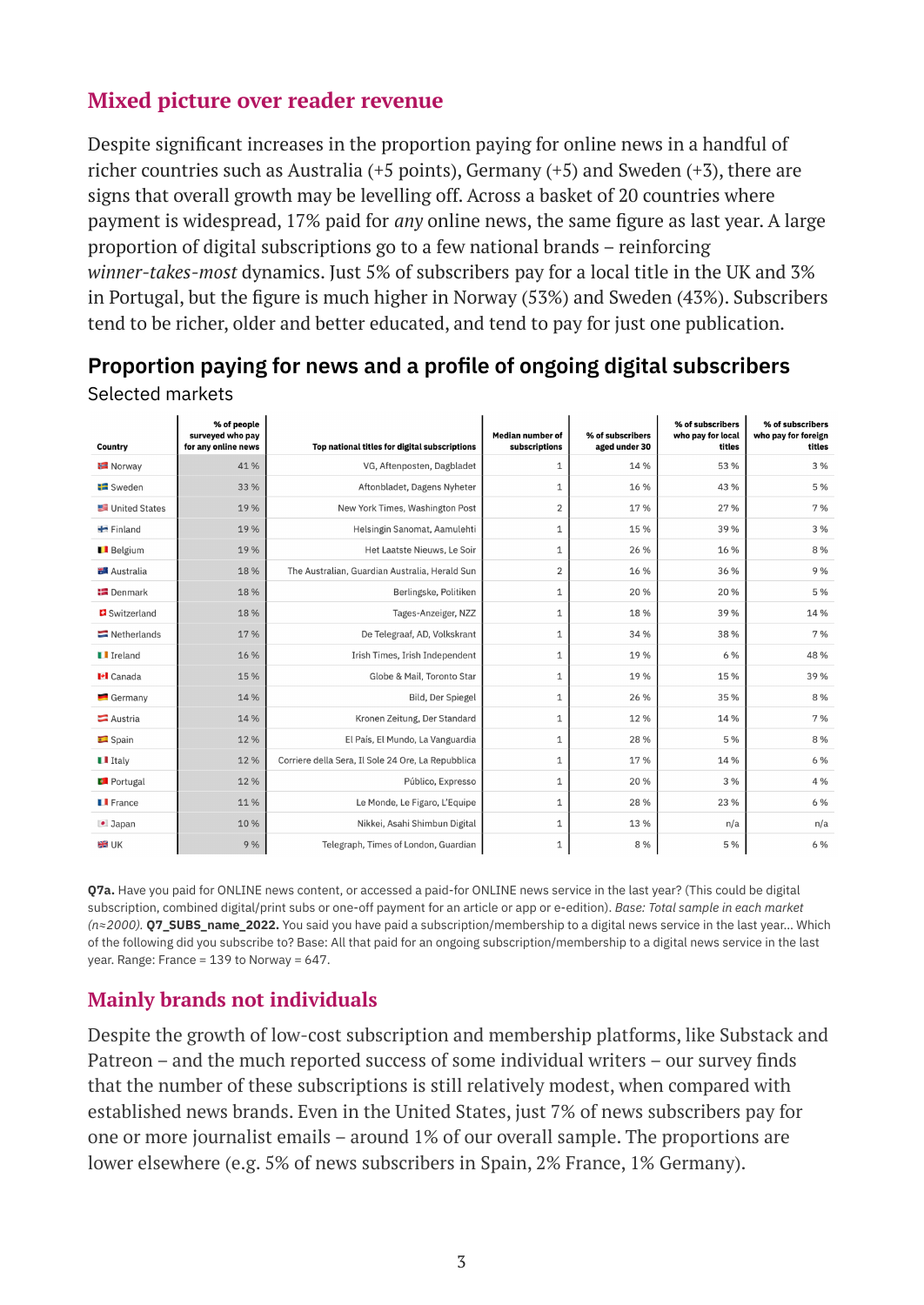## **Concern about subscription diets in face of rising household bills**

The report finds some respondents rethinking the number of media subscriptions they can afford this year – which often includes multiple TV and film services like Netflix, as well as music, sports and books. While most say they expect to retain the same total number of subscriptions, around one in seven in the United States (14%) and Portugal (17%) say they expect to have *fewer,* as they look to save money on non-essential items.

Co-editor Rasmus Nielsen says:

*"While many upmarket news providers have seen great success in building digital subscription businesses, it is not a model that will work for every publisher. A growing number of outlets are chasing the relatively small number of people prepared to pay for online news and local news struggle to build a critical mass of subscribers. Most fundamentally, much of the public – including people who happily subscribe to online video or music streaming services – do not find news worth paying for. It is therefore critically important, especially for those who believe journalism needs to serve the whole public, to think about how they can create a more compelling offer for a wider public and look beyond subscription-based models that primarily serve more privileged people."*

#### **Young people and the news**

A theme that runs through this year's report is the difficulty in engaging younger users with news. The report identifies a group of under 25s who have grown up with social media, whose behaviours and attitudes are not just different but *more different* than they were in the past. This group of 'social natives' define news in a different way, are less interested in traditional subjects like politics and have a weaker connection with news brands. Eight-in-ten (78%) of 18-24s access news via side door routes such as aggregators, search engines and social media each week.

The report also finds that these young 'social natives' have been switching allegiance away from Facebook towards visual networks like Instagram and TikTok, where entertainment and social influencers play a bigger role. Across all countries, 40% of 18-24s use TikTok each week, with 15% saying they use it to find, discuss or share news. Usage for news has doubled in some countries and is higher in parts of Latin America, Asia and Africa than it is in the United States, Northern Europe or Australia. Telegram has also grown significantly in markets such as Singapore, Italy, India, Kenya, providing an alternative to Meta-owned WhatsApp.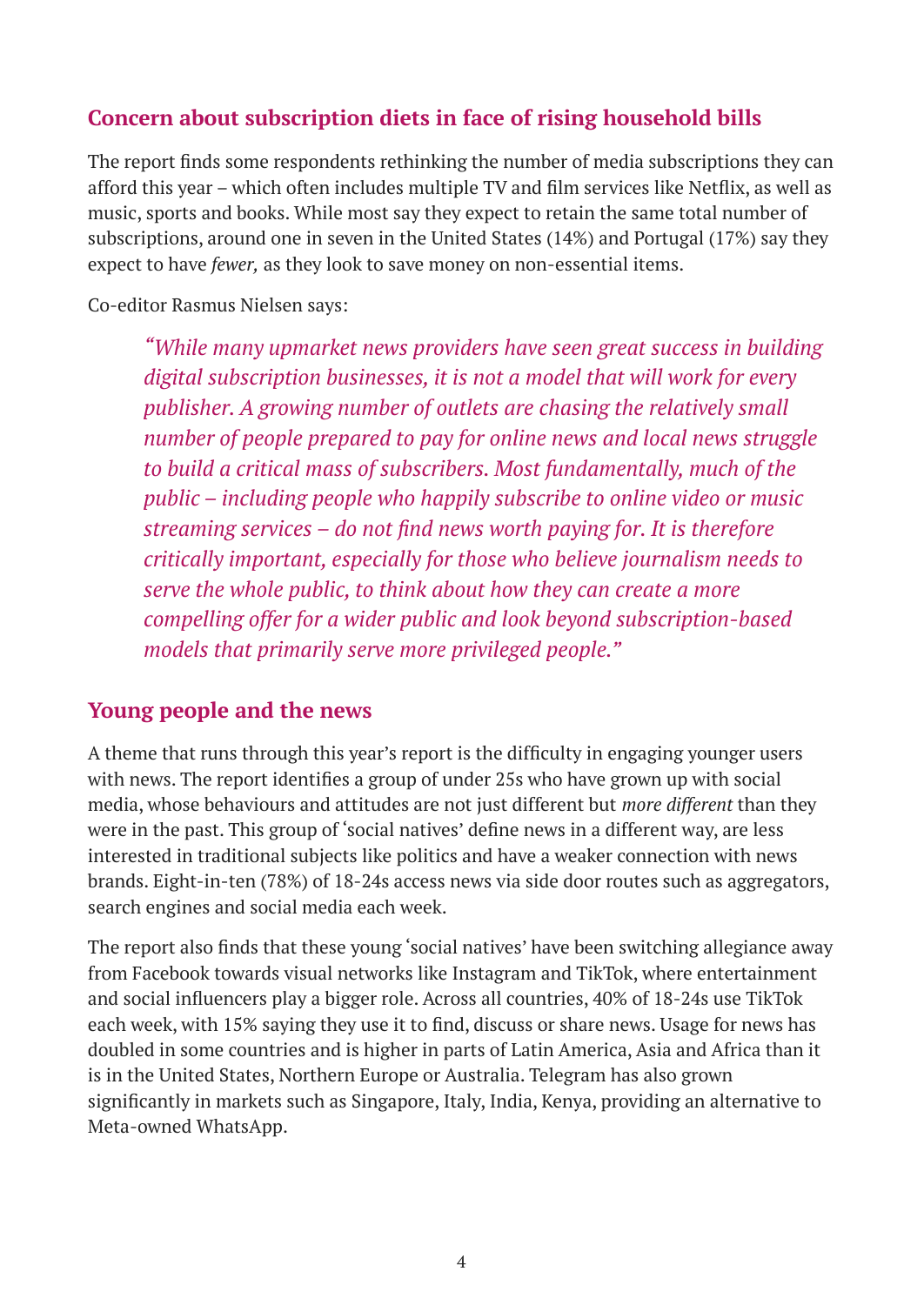*"When TikTok was launched, it was just about dancing, choreography; not today, even though the videos are fast, they bring immediate information." Male, 24, Brazil*

# **Impact of the war in Ukraine**

The report includes results of a follow-up survey, using the same methodology, conducted roughly one month after the start of the war in Ukraine in five countries: UK, US, Poland, Germany and Brazil. This showed that television news was usually relied on most heavily – especially in countries closest to the fighting, such as Germany and Poland. This is in line with previous research showing that people tend to turn to TV news at times of crisis.

However, the brutal nature of the conflict also seems to have contributed to significant increases in selective news avoidance in Germany (+7 points compared to pre-conflict levels), and Poland (+6) as well as in the United States (+4). Nearly half or more of respondents in all five countries agree that the news media is doing a good job in keeping people up to date on the latest news, but fewer respondents feel they are performing quite as well in explaining the wider implications of the conflict or providing a different range of perspectives on it. Although there may have been a surge in news use at the outbreak of the conflict (and at certain key moments), our data suggests overall news use hasn't substantially increased since the war began.

# **Other findings from the 2022 report**

**On misinformation.** Global concerns about false and misleading information remain stable this year, ranging from 72% in Kenya and Nigeria to just 32% in Germany and 31% in Austria. People say they have seen more false information about Coronavirus than about politics in most countries, but the situation is reversed in Turkey, Kenya and the Philippines, amongst others.

**On polarisation.** There are large differences in news audience polarisation between countries – referring to the extent to which people on the political left and right selectively use particular news outlets. News audience polarisation is relatively high in the US and the UK, but lower in Norway and Germany. However, in all four countries, the degree of news audience polarisation has changed little since 2016, despite political upheaval and changes to elite discourse.

**On the journalists people pay attention to.** While social media have increased the profile of many digital journalists, we find that the most well-known journalists in most countries are TV anchors and presenters. When asked to name journalists they pay attention to, few people can name foreign correspondents, while newspaper columnists have higher name recognition in countries like the UK and Finland than in Brazil, the United States or France.

**On journalists and social media.** Around half of respondents or more in most countries feel that journalists should stick to reporting the news, but a sizable minority – especially younger audiences – believe they should be allowed to express their personal opinions on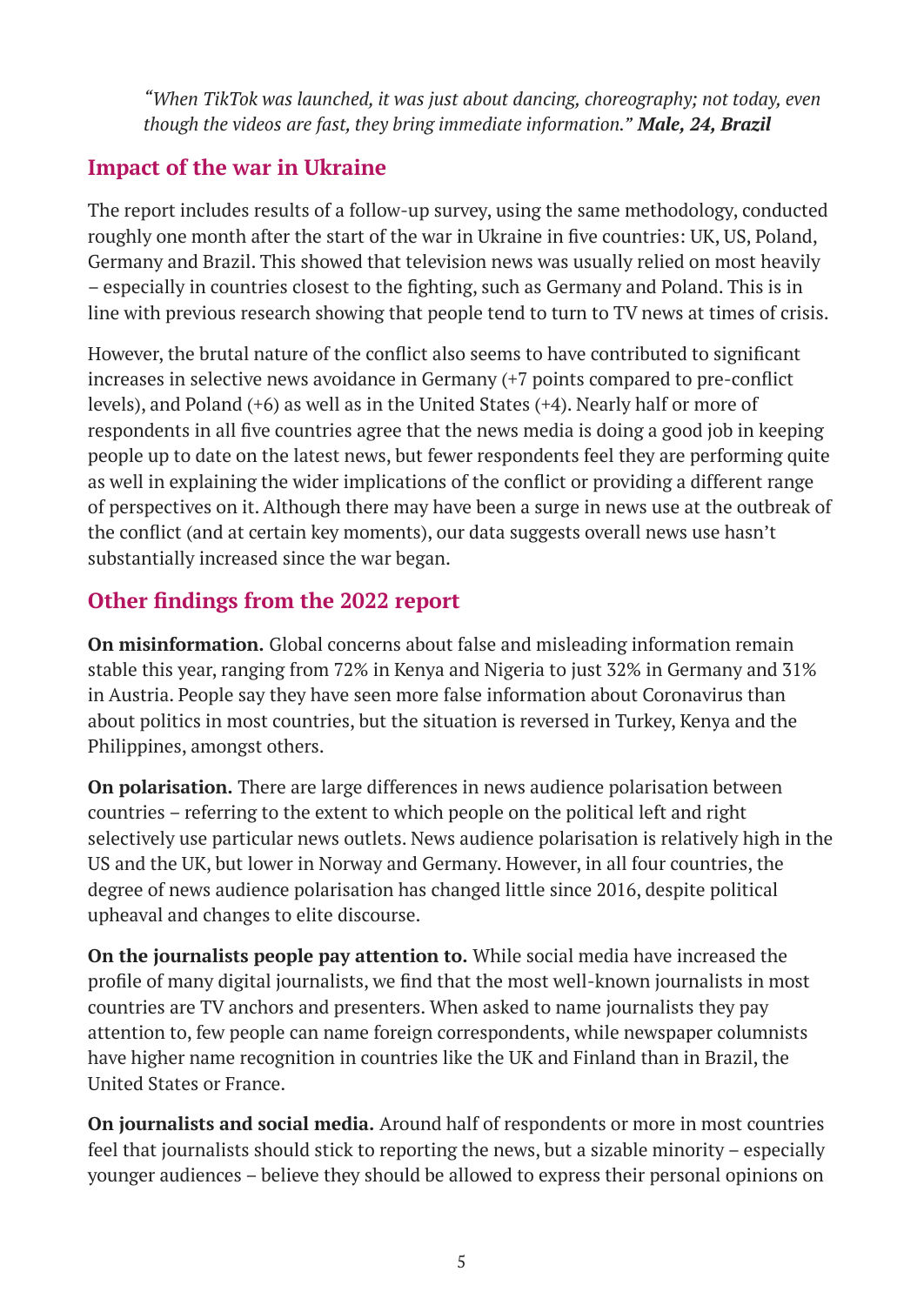social media at the same time. These findings cast light on a growing debate about how journalists should interact in more informal spaces such as Facebook and Twitter.

**On climate change coverage.** Audiences in Australia and the US are much more polarised on the issue, express less interest, and pay less attention than news consumers in markets such as Chile or Portugal. Younger audiences, on average, are more likely than older ones to think news outlets should take a clear position in favour of climate change action rather than reflect a range of view and let people decide for themselves. Across all markets, more people say they pay attention to film and television documentaries (39%) than to major news organisations (33%) for information about climate change.

**On news audiences' privacy concerns.** With first-party data collection becoming more important for publishers with the imminent demise of third-party cookies, we find that most consumers are still reluctant to register their email address with news sites - just 28% across our sample. Only around a third (32%) say they trust news websites to use their personal data responsibly, similar to the percentage who say the same about online retailers (33%).

**On online video.** Despite the popularity of video formats, the report finds that all age groups, on average, say they still prefer to read news online rather than watch it. Respondents say they prefer reading online because it is quicker (50%) or gives them more control (34%). Around a third (35%) say they are put off by pre-roll ads that sometimes appear ahead of videos.

**On podcasting.** After last year's slowdown in part caused by restrictions on movement during the COVID-19 pandemic, growth in podcasts seems to have resumed, with 34% consuming one or more podcasts in the last month (average of 20 markets). Our data show Spotify continuing to gain ground over Apple and Google podcasts in countries such as the UK and Germany. YouTube is also benefiting from the popularity of video-led and hybrid podcasts.

# **Methodology**

All figures, unless otherwise stated, are from YouGov Plc. Survey conducted in 46 markets: United States, United Kingdom, Germany, France, Italy, Spain, Portugal, Ireland, Norway, Sweden, Finland, Denmark, Belgium, Netherlands, Switzerland, Austria, Hungary, Slovakia, Czech Republic, Poland, Croatia, Romania, Bulgaria, Greece, Turkey, South Korea, Japan, Hong Kong, India, Indonesia, Malaysia, Philippines, Taiwan, Thailand, Singapore, Australia, Canada, Brazil, Argentina, Chile, Colombia, Mexico, Peru, Kenya, Nigeria and South Africa.

Total sample size was 93,432 adults with around 2,000 per country. Fieldwork was undertaken at the end of January/start of February 2022.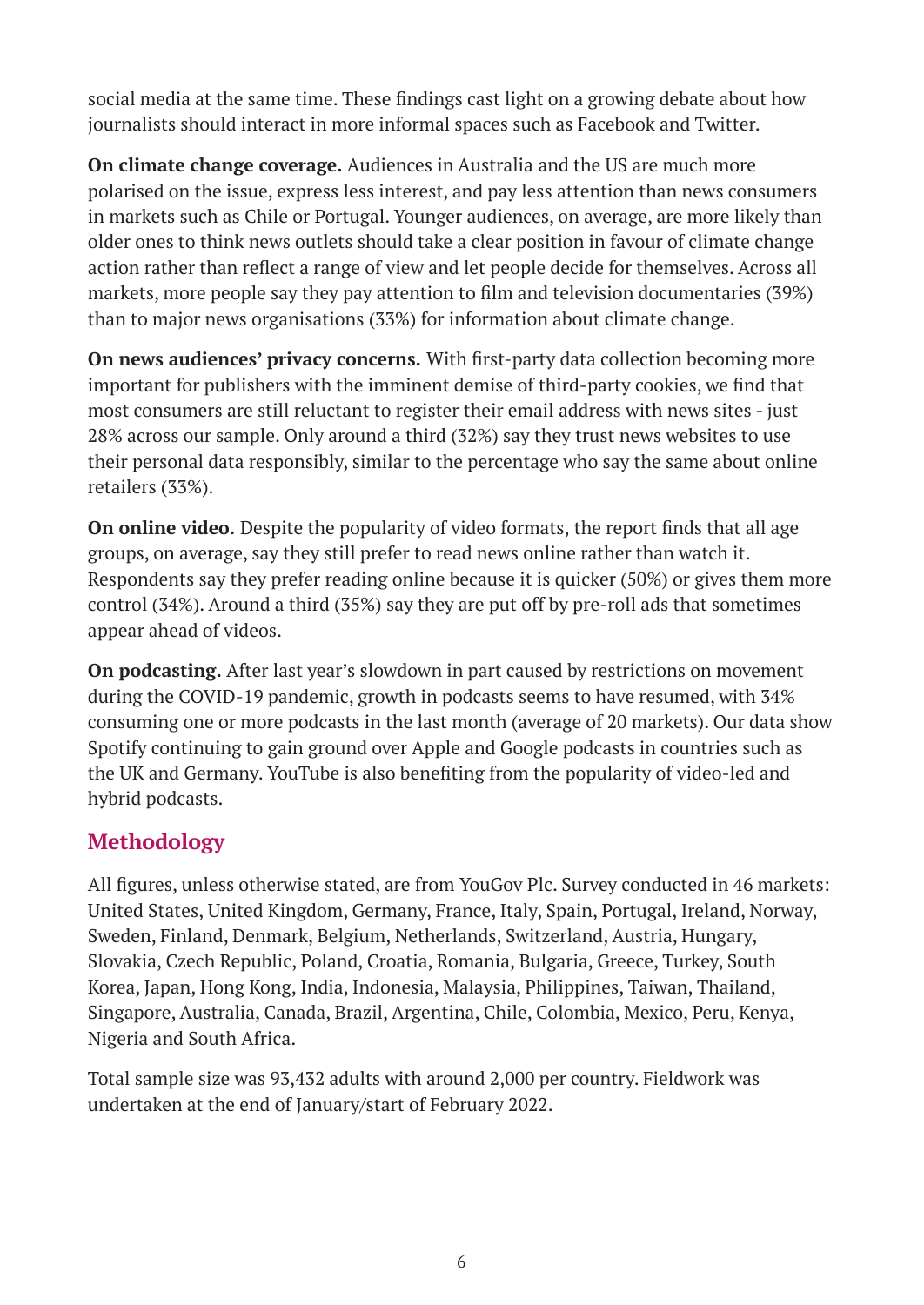A follow-up survey was conducted in five countries (UK, US, Germany, Poland and Brazil) in early April 2022 to understand the impact of the war in Ukraine on media consumption. Samples were around 1,000 in each case.

All surveys were carried out online. The data were weighted to targets based on age, gender and region to reflect the total population. Education and political quotas were also applied in some countries. The sample is broadly reflective of the population who have access to the internet. Note that data from India, Kenya, Nigeria, and South Africa are representative of younger English speakers and not the national population because it's not possible to reach other groups in a representative way using an online survey. The survey was fielded mostly in English in these markets, and restricted to ages 18–50 in Kenya and Nigeria. Findings shouldn't be taken to be nationally representative in these countries.

## **Contact**

For more information and interview requests, please contact Eduardo Suárez at [eduardo.suarez@politics.ox.ac.uk](mailto:eduardo.suarez@politics.ox.ac.uk) or Matthew Leake at [matthew.leake@politics.ox.ac.uk.](mailto:matthew.leake@politics.ox.ac.uk)

## **More information on the 2022 Digital News Report**

The research and report can also be found on **our [website](https://www.digitalnewsreport.org/2022)** from 15<sup>th</sup> June including slide-packs, charts, and raw data tables, with a licence that encourages reuse. A fuller description of the methodology is available along with the complete questionnaire.

Sponsors of this year's report include Google News Initiative, BBC News, Ofcom, Edelman UK, the Broadcasting Authority of Ireland (BAI), the Media Industry Research Foundation of Finland, the Fritt Ord Foundation in Norway, the Dutch Media Authority (CvdM), the Korea Press Foundation, the Open Society Foundations as well as our academic sponsors at the Leibniz-Institute for Media Research/Hans-Bredow-Institut, Hamburg, the University of Navarra in Spain, the University of Canberra, the Centre d'études sur les médias, Quebec, Canada, and Roskilde University in Denmark. The Japanese public broadcaster NHK and Reuters News Agency have joined the network of sponsors this year. The Fundación Gabo is supporting the translation of the report into Spanish.

# **About the Reuters Institute for the Study of Journalism**

The Reuters Institute for the Study of Journalism is dedicated to exploring the future of journalism worldwide. The Institute receives core funding from the Thomson Reuters Foundation and is based in the Department of Politics and International Relations at the University of Oxford. It was launched in November 2006 and developed from the Reuters Journalist Fellowship Programme, established at Oxford almost 40 years ago. See <http://reutersinstitute.politics.ox.ac.uk/>